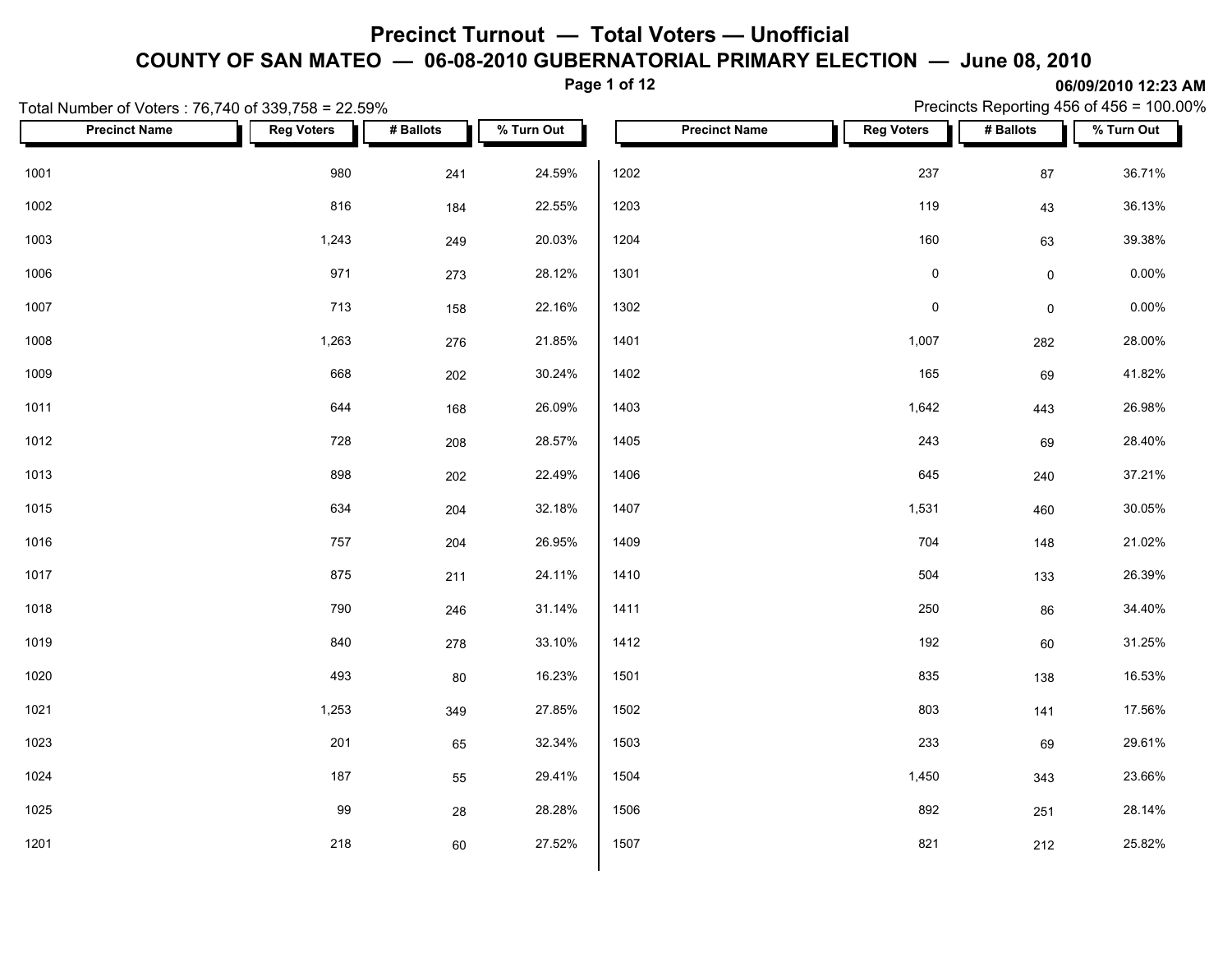**Page 2 of 12**

**06/09/2010 12:23 AM** Precincts Reporting 456 of 456 = 100.00%

|      | Total Number of Voters: 76,740 of 339,758 = 22.59% |                   |           |            |      |                      |                   |                     | Precincts Reporting 456 of 456 = 100.00% |
|------|----------------------------------------------------|-------------------|-----------|------------|------|----------------------|-------------------|---------------------|------------------------------------------|
|      | <b>Precinct Name</b>                               | <b>Reg Voters</b> | # Ballots | % Turn Out |      | <b>Precinct Name</b> | <b>Reg Voters</b> | # Ballots           | % Turn Out                               |
| 1508 |                                                    | 911               | 244       | 26.78%     | 1621 |                      | 1,397             | 194                 | 13.89%                                   |
| 1509 |                                                    | 830               | 162       | 19.52%     | 1622 |                      | 992               | 210                 | 21.17%                                   |
| 1510 |                                                    | 713               | 158       | 22.16%     | 1623 |                      | 253               | 57                  | 22.53%                                   |
| 1511 |                                                    | 654               | 186       | 28.44%     | 1624 |                      | 710               | 142                 | 20.00%                                   |
| 1512 |                                                    | 1,019             | 235       | 23.06%     | 1626 |                      | 814               | 208                 | 25.55%                                   |
| 1514 |                                                    | 860               | 240       | 27.91%     | 1627 |                      | 217               | 55                  | 25.35%                                   |
| 1515 |                                                    | 949               | 250       | 26.34%     | 1628 |                      | 780               | 132                 | 16.92%                                   |
| 1601 |                                                    | 1,009             | 148       | 14.67%     | 1629 |                      | 164               | 37                  | 22.56%                                   |
| 1602 |                                                    | 137               | 15        | 10.95%     | 1630 |                      | 166               | 52                  | 31.33%                                   |
| 1603 |                                                    | 913               | 172       | 18.84%     | 1631 |                      | 100               | $37\,$              | 37.00%                                   |
| 1604 |                                                    | 820               | 124       | 15.12%     | 1632 |                      | 120               | $34\,$              | 28.33%                                   |
| 1605 |                                                    | 827               | 161       | 19.47%     | 1633 |                      | 86                | 11                  | 12.79%                                   |
| 1606 |                                                    | 868               | 246       | 28.34%     | 1701 |                      | 1,180             | 302                 | 25.59%                                   |
| 1607 |                                                    | 733               | 175       | 23.87%     | 1703 |                      | 753               | 175                 | 23.24%                                   |
| 1608 |                                                    | 943               | 246       | 26.09%     | 1704 |                      | 647               | 161                 | 24.88%                                   |
| 1610 |                                                    | 848               | 242       | 28.54%     | 1705 |                      | $\overline{4}$    | $\mathsf{O}\xspace$ | 0.00%                                    |
| 1612 |                                                    | 937               | 185       | 19.74%     | 1801 |                      | 578               | 169                 | 29.24%                                   |
| 1613 |                                                    | 1,065             | 224       | 21.03%     | 1802 |                      | 632               | 141                 | 22.31%                                   |
| 1614 |                                                    | 982               | 225       | 22.91%     | 1803 |                      | 816               | 124                 | 15.20%                                   |
| 1617 |                                                    | 1,658             | 389       | 23.46%     | 1804 |                      | 651               | 141                 | 21.66%                                   |
| 1619 |                                                    | 1,291             | 300       | 23.24%     | 1805 |                      | 1,465             | 233                 | 15.90%                                   |
|      |                                                    |                   |           |            |      |                      |                   |                     |                                          |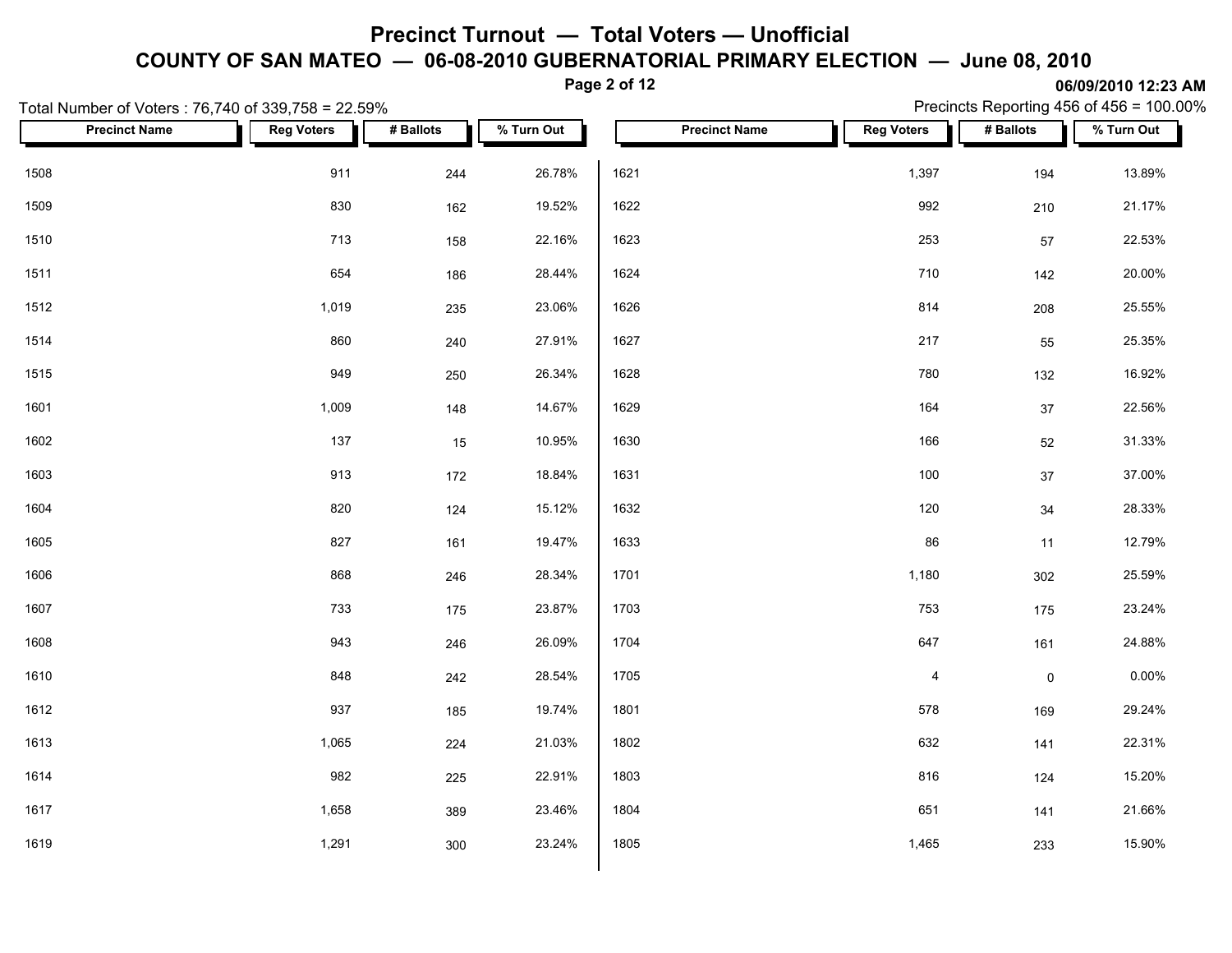**Page 3 of 12**

|      | Total Number of Voters: 76,740 of 339,758 = 22.59% |                   |           |            | $  -$ |                      |                   |           | Precincts Reporting 456 of 456 = 100.00% |
|------|----------------------------------------------------|-------------------|-----------|------------|-------|----------------------|-------------------|-----------|------------------------------------------|
|      | <b>Precinct Name</b>                               | <b>Reg Voters</b> | # Ballots | % Turn Out |       | <b>Precinct Name</b> | <b>Reg Voters</b> | # Ballots | % Turn Out                               |
| 1806 |                                                    | 1,445             | 319       | 22.08%     | 2106  |                      | 679               | 194       | 28.57%                                   |
| 1807 |                                                    | 1,302             | 353       | 27.11%     | 2107  |                      | 1,305             | 324       | 24.83%                                   |
| 1809 |                                                    | 963               | 190       | 19.73%     | 2109  |                      | 1,420             | 400       | 28.17%                                   |
| 1810 |                                                    | 1,495             | 222       | 14.85%     | 2110  |                      | 708               | 140       | 19.77%                                   |
| 1814 |                                                    | 786               | 123       | 15.65%     | 2112  |                      | 772               | 179       | 23.19%                                   |
| 1815 |                                                    | 1,373             | 289       | 21.05%     | 2113  |                      | 1,530             | 363       | 23.73%                                   |
| 1817 |                                                    | 118               | $30\,$    | 25.42%     | 2115  |                      | 1,010             | 312       | 30.89%                                   |
| 1941 |                                                    | 232               | 98        | 42.24%     | 2117  |                      | 1,006             | 166       | 16.50%                                   |
| 1942 |                                                    | 218               | 54        | 24.77%     | 2118  |                      | 209               | 47        | 22.49%                                   |
| 1943 |                                                    | 217               | 84        | 38.71%     | 2119  |                      | 660               | 165       | 25.00%                                   |
| 1944 |                                                    | 122               | 31        | 25.41%     | 2120  |                      | 740               | 223       | 30.14%                                   |
| 1945 |                                                    | 224               | 58        | 25.89%     | 2121  |                      | 149               | 54        | 36.24%                                   |
| 1946 |                                                    | 216               | 82        | 37.96%     | 2122  |                      | 156               | 52        | 33.33%                                   |
| 1947 |                                                    | 202               | 74        | 36.63%     | 2201  |                      | 1,190             | 284       | 23.87%                                   |
| 1948 |                                                    | 157               | 51        | 32.48%     | 2203  |                      | 624               | 132       | 21.15%                                   |
| 1949 |                                                    | 156               | 43        | 27.56%     | 2204  |                      | 1,164             | 265       | 22.77%                                   |
| 1970 |                                                    | 672               | 201       | 29.91%     | 2205  |                      | 580               | 89        | 15.34%                                   |
| 2101 |                                                    | 492               | 132       | 26.83%     | 2207  |                      | 932               | 230       | 24.68%                                   |
| 2102 |                                                    | 695               | 132       | 18.99%     | 2208  |                      | 734               | 223       | 30.38%                                   |
| 2103 |                                                    | 769               | 148       | 19.25%     | 2210  |                      | 820               | 157       | 19.15%                                   |
| 2104 |                                                    | 1,319             | 276       | 20.92%     | 2211  |                      | 1,224             | 291       | 23.77%                                   |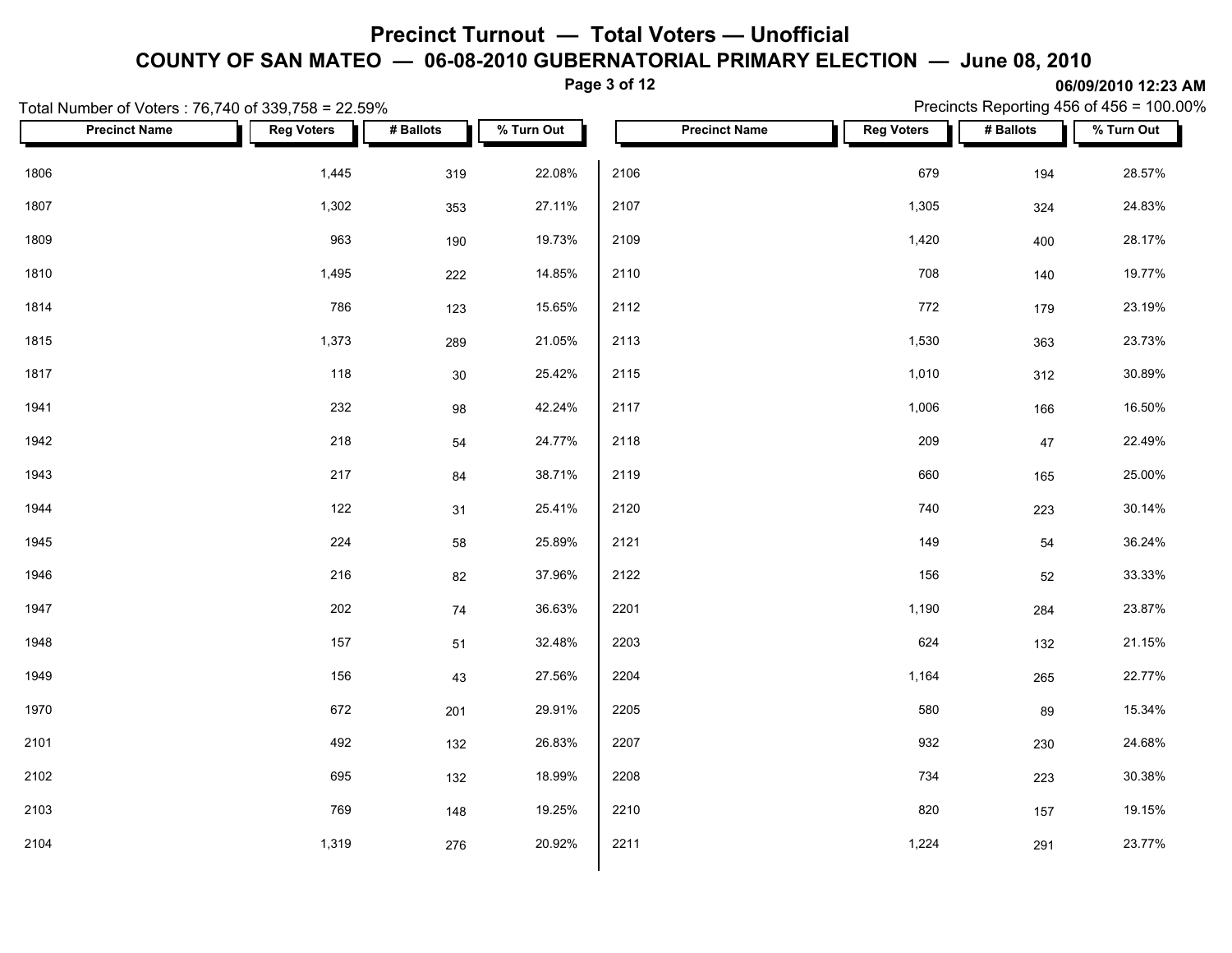**Page 4 of 12**

|      | Total Number of Voters: 76,740 of 339,758 = 22.59% |                     |                     |            |      |                      |                   |           | Precincts Reporting 456 of 456 = 100.00% |  |
|------|----------------------------------------------------|---------------------|---------------------|------------|------|----------------------|-------------------|-----------|------------------------------------------|--|
|      | <b>Precinct Name</b>                               | <b>Reg Voters</b>   | # Ballots           | % Turn Out |      | <b>Precinct Name</b> | <b>Reg Voters</b> | # Ballots | $\sqrt{\frac{2}{1}}$ Turn Out            |  |
| 2213 |                                                    | 521                 | 135                 | 25.91%     | 2611 |                      | 1,303             | 211       | 16.19%                                   |  |
| 2214 |                                                    | 1,006               | 289                 | 28.73%     | 2613 |                      | 583               | 124       | 21.27%                                   |  |
| 2215 |                                                    | 982                 | 249                 | 25.36%     | 2614 |                      | 1,033             | 157       | 15.20%                                   |  |
| 2217 |                                                    | 1,512               | 408                 | 26.98%     | 2615 |                      | 186               | 45        | 24.19%                                   |  |
| 2219 |                                                    | 205                 | 71                  | 34.63%     | 2616 |                      | 222               | 66        | 29.73%                                   |  |
| 2221 |                                                    | 671                 | 186                 | 27.72%     | 2617 |                      | 870               | 261       | 30.00%                                   |  |
| 2222 |                                                    | 863                 | 187                 | 21.67%     | 2618 |                      | 215               | 56        | 26.05%                                   |  |
| 2223 |                                                    | 734                 | 152                 | 20.71%     | 2619 |                      | 965               | 238       | 24.66%                                   |  |
| 2224 |                                                    | 789                 | 159                 | 20.15%     | 2620 |                      | 644               | 92        | 14.29%                                   |  |
| 2225 |                                                    | 155                 | $37\,$              | 23.87%     | 2621 |                      | 843               | 184       | 21.83%                                   |  |
| 2504 |                                                    | $\mathsf{O}\xspace$ | $\mathsf 0$         | $0.00\%$   | 2622 |                      | 1,061             | 194       | 18.28%                                   |  |
| 2505 |                                                    | $\mathsf{O}\xspace$ | $\mathsf 0$         | $0.00\%$   | 2624 |                      | 624               | 143       | 22.92%                                   |  |
| 2506 |                                                    | $\mathsf{O}\xspace$ | $\mathsf{O}\xspace$ | $0.00\%$   | 2625 |                      | 997               | 286       | 28.69%                                   |  |
| 2601 |                                                    | 1,706               | 352                 | 20.63%     | 2627 |                      | 591               | 202       | 34.18%                                   |  |
| 2603 |                                                    | 764                 | 109                 | 14.27%     | 2628 |                      | 825               | 149       | 18.06%                                   |  |
| 2604 |                                                    | 832                 | 131                 | 15.75%     | 2629 |                      | 621               | 72        | 11.59%                                   |  |
| 2605 |                                                    | 1,113               | 170                 | 15.27%     | 2630 |                      | 489               | 85        | 17.38%                                   |  |
| 2607 |                                                    | 764                 | 234                 | 30.63%     | 2631 |                      | 110               | 19        | 17.27%                                   |  |
| 2608 |                                                    | 803                 | 154                 | 19.18%     | 2632 |                      | 988               | 248       | 25.10%                                   |  |
| 2609 |                                                    | 760                 | 202                 | 26.58%     | 2633 |                      | 639               | 138       | 21.60%                                   |  |
| 2610 |                                                    | 902                 | 216                 | 23.95%     | 2634 |                      | 782               | 230       | 29.41%                                   |  |
|      |                                                    |                     |                     |            |      |                      |                   |           |                                          |  |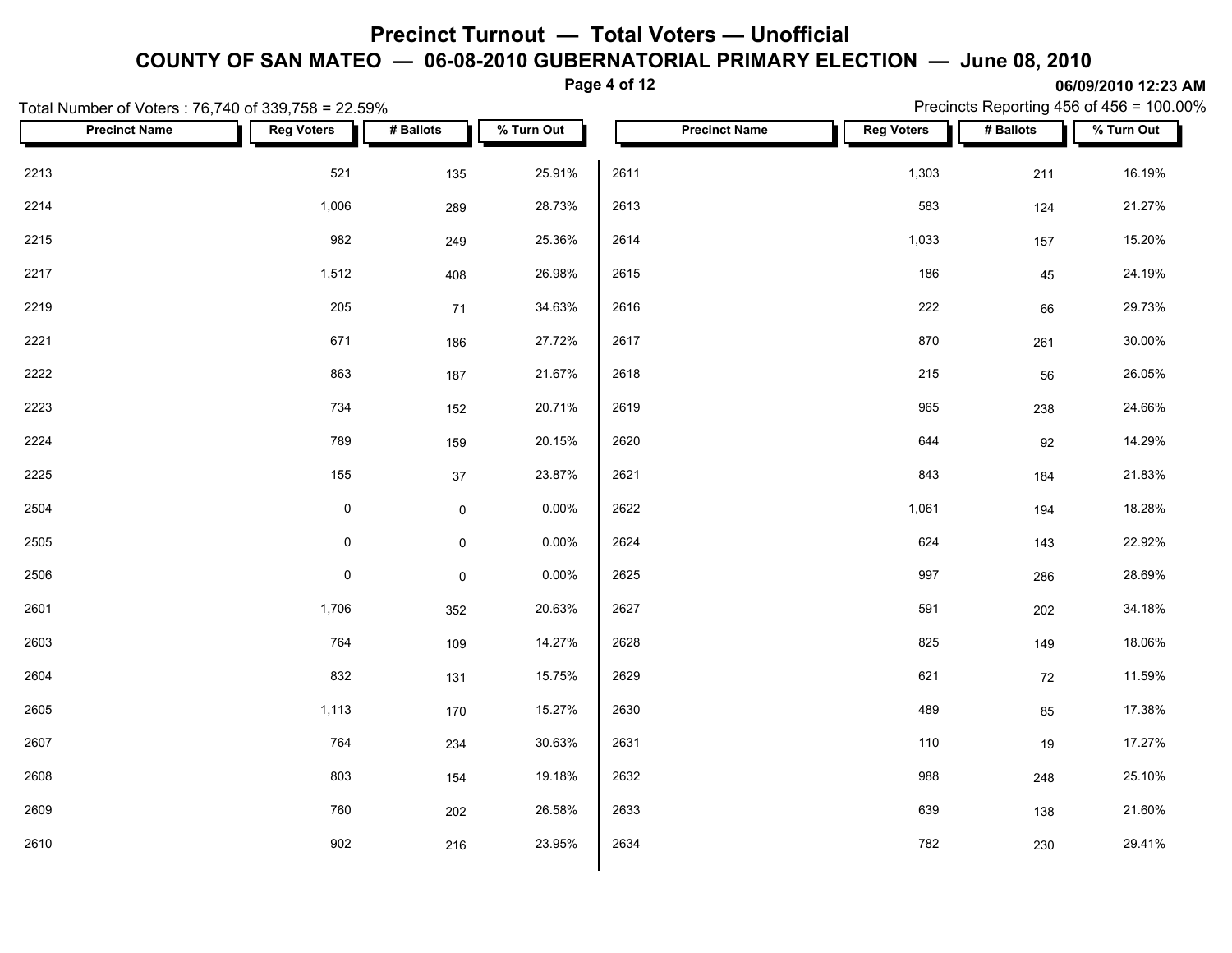**Page 5 of 12**

| Total Number of Voters: 76,740 of 339,758 = 22.59% |                   |           |            |                      |                           |                     | Precincts Reporting 456 of 456 = 100.00% |
|----------------------------------------------------|-------------------|-----------|------------|----------------------|---------------------------|---------------------|------------------------------------------|
| <b>Precinct Name</b>                               | <b>Reg Voters</b> | # Ballots | % Turn Out | <b>Precinct Name</b> | <b>Reg Voters</b>         | # Ballots           | % Turn Out                               |
| 2636                                               | 918               | 232       | 25.27%     | 2670                 | 193                       | 44                  | 22.80%                                   |
| 2637                                               | 594               | $97\,$    | 16.33%     | 2673                 | $\pmb{0}$                 | $\mathsf{O}\xspace$ | $0.00\%$                                 |
| 2638                                               | 845               | 254       | 30.06%     | 2701                 | $\pmb{0}$                 | $\mathsf{O}\xspace$ | 0.00%                                    |
| 2639                                               | 859               | 317       | 36.90%     | 3001                 | 547                       | 157                 | 28.70%                                   |
| 2643                                               | 791               | 207       | 26.17%     | 3002                 | 1,159                     | 313                 | 27.01%                                   |
| 2644                                               | 743               | 214       | 28.80%     | 3004                 | 184                       | 63                  | 34.24%                                   |
| 2646                                               | 1,221             | 333       | 27.27%     | 3005                 | 1,717                     | 470                 | 27.37%                                   |
| 2648                                               | 1,247             | 299       | 23.98%     | 3006                 | 1,053                     | 264                 | 25.07%                                   |
| 2650                                               | 1,137             | 361       | 31.75%     | 3009                 | 171                       | 83                  | 48.54%                                   |
| 2651                                               | 792               | 197       | 24.87%     | 3020                 | 549                       | 161                 | 29.33%                                   |
| 2652                                               | 759               | 152       | 20.03%     | 3121                 | 817                       | 203                 | 24.85%                                   |
| 2653                                               | 732               | 159       | 21.72%     | 3201                 | 46                        | $9\,$               | 19.57%                                   |
| 2654                                               | 1,145             | 295       | 25.76%     | 3202                 | 510                       | 141                 | 27.65%                                   |
| 2655                                               | 1,172             | 277       | 23.63%     | 3203                 | 17                        | 7 <sup>7</sup>      | 41.18%                                   |
| 2657                                               | 1,276             | 277       | 21.71%     | 3210                 | $\overline{7}$            | $\mathbf{1}$        | 14.29%                                   |
| 2659                                               | 550               | 163       | 29.64%     | 3211                 | $\ensuremath{\mathsf{3}}$ | $\mathbf{1}$        | 33.33%                                   |
| 2660                                               | 1,306             | 367       | 28.10%     | 3212                 | $22\,$                    | 14                  | 63.64%                                   |
| 2662                                               | 725               | 235       | 32.41%     | 3213                 | $\pmb{0}$                 | $\mathsf{O}\xspace$ | 0.00%                                    |
| 2663                                               | 1,142             | 244       | 21.37%     | 3301                 | 877                       | 313                 | 35.69%                                   |
| 2664                                               | 1,434             | 404       | 28.17%     | 3303                 | 685                       | 293                 | 42.77%                                   |
| 2666                                               | 769               | 229       | 29.78%     | 3304                 | 1,326                     | 514                 | 38.76%                                   |
|                                                    |                   |           |            |                      |                           |                     |                                          |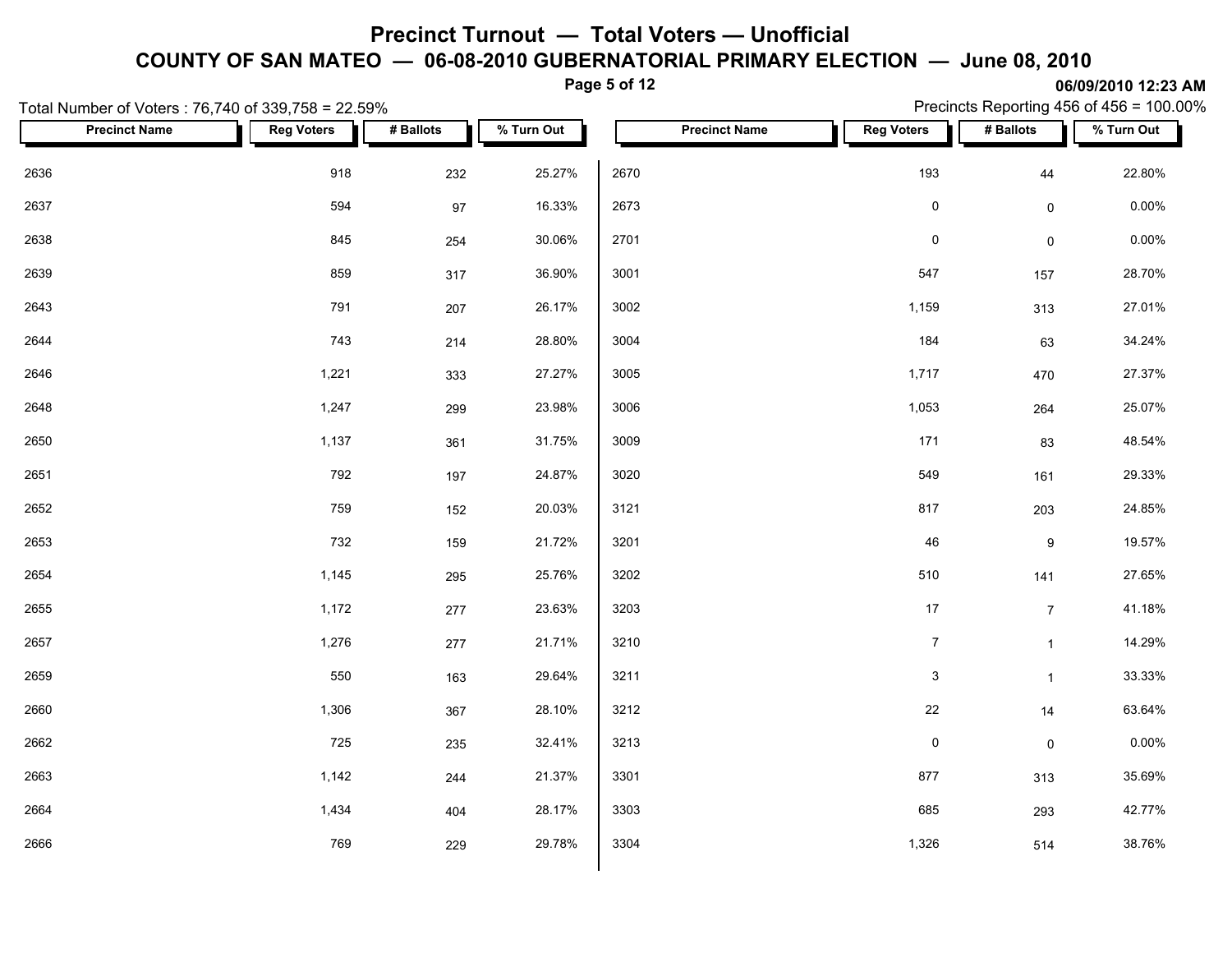**Page 6 of 12**

| Total Number of Voters: 76,740 of 339,758 = 22.59% |                   |           |            |                      |                   |                | Precincts Reporting 456 of 456 = 100.00% |
|----------------------------------------------------|-------------------|-----------|------------|----------------------|-------------------|----------------|------------------------------------------|
| <b>Precinct Name</b>                               | <b>Reg Voters</b> | # Ballots | % Turn Out | <b>Precinct Name</b> | <b>Reg Voters</b> | # Ballots      | % Turn Out                               |
| 3306                                               | 777               | 372       | 47.88%     | 3372                 | 84                | 23             | 27.38%                                   |
| 3310                                               | 717               | 281       | 39.19%     | 3373                 | 10                | $\overline{4}$ | 40.00%                                   |
| 3311                                               | 783               | 357       | 45.59%     | 3374                 | $\mathbf 5$       | $\overline{2}$ | 40.00%                                   |
| 3312                                               | 663               | 226       | 34.09%     | 3375                 | 16                | $\overline{7}$ | 43.75%                                   |
| 3313                                               | 1,300             | 578       | 44.46%     | 3376                 | 197               | 70             | 35.53%                                   |
| 3320                                               | 684               | 310       | 45.32%     | 3377                 | 22                | $10\,$         | 45.45%                                   |
| 3321                                               | 752               | 335       | 44.55%     | 3380                 | 75                | 33             | 44.00%                                   |
| 3322                                               | 752               | 282       | 37.50%     | 3401                 | 944               | 238            | 25.21%                                   |
| 3323                                               | 947               | 324       | 34.21%     | 3402                 | 887               | 190            | 21.42%                                   |
| 3324                                               | 942               | 372       | 39.49%     | 3403                 | 188               | $57\,$         | 30.32%                                   |
| 3325                                               | 826               | 220       | 26.63%     | 3404                 | 214               | 51             | 23.83%                                   |
| 3326                                               | 941               | 417       | 44.31%     | 3405                 | 143               | 31             | 21.68%                                   |
| 3327                                               | 522               | 245       | 46.93%     | 3410                 | 638               | 168            | 26.33%                                   |
| 3330                                               | 43                | 15        | 34.88%     | 3411                 | 632               | 156            | 24.68%                                   |
| 3331                                               | 273               | 64        | 23.44%     | 3420                 | 504               | 132            | 26.19%                                   |
| 3340                                               | 1,052             | 286       | 27.19%     | 3421                 | 31                | $\bf{8}$       | 25.81%                                   |
| 3350                                               | 783               | 244       | 31.16%     | 3501                 | 1,016             | 127            | 12.50%                                   |
| 3360                                               | 173               | 53        | 30.64%     | 3502                 | 972               | 211            | 21.71%                                   |
| 3361                                               | 98                | 36        | 36.73%     | 3503                 | 842               | 162            | 19.24%                                   |
| 3370                                               | 463               | 204       | 44.06%     | 3504                 | 685               | 174            | 25.40%                                   |
| 3371                                               | 126               | 26        | 20.63%     | 3505                 | 916               | 152            | 16.59%                                   |
|                                                    |                   |           |            |                      |                   |                |                                          |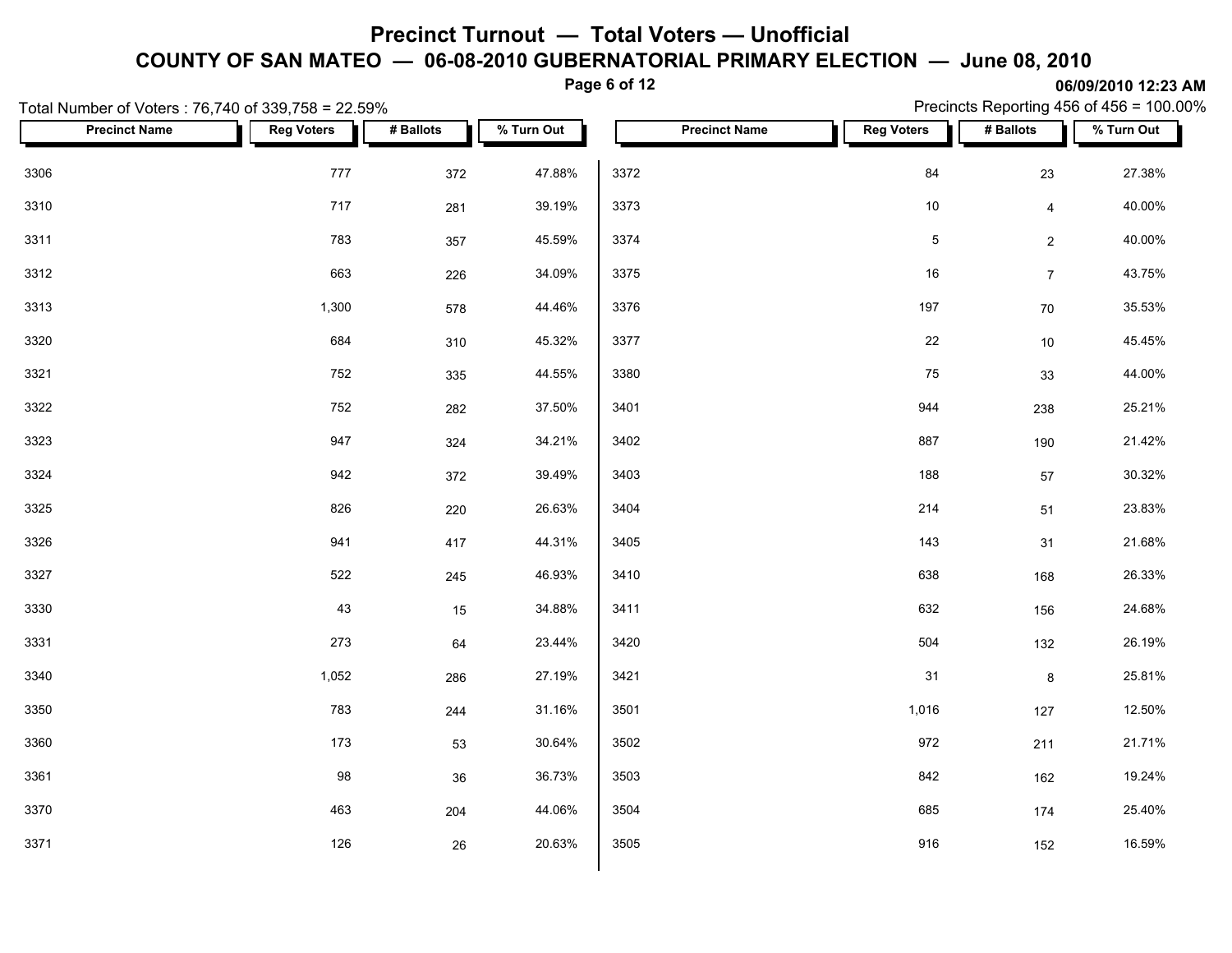**Page 7 of 12**

| Total Number of Voters: 76,740 of 339,758 = 22.59% |                   |       |           |            |      |                      |                     |           |                     | Precincts Reporting 456 of 456 = 100.00% |  |
|----------------------------------------------------|-------------------|-------|-----------|------------|------|----------------------|---------------------|-----------|---------------------|------------------------------------------|--|
| <b>Precinct Name</b>                               | <b>Reg Voters</b> |       | # Ballots | % Turn Out |      | <b>Precinct Name</b> | <b>Reg Voters</b>   | # Ballots |                     | % Turn Out                               |  |
| 3506                                               |                   | 105   | 25        | 23.81%     | 3531 |                      | 758                 |           | 121                 | 15.96%                                   |  |
| 3507                                               |                   | 1,063 | 176       | 16.56%     | 3532 |                      | 243                 |           | 73                  | 30.04%                                   |  |
| 3508                                               |                   | 829   | 248       | 29.92%     | 3533 |                      | 168                 |           | $47\,$              | 27.98%                                   |  |
| 3509                                               |                   | 818   | 134       | 16.38%     | 3540 |                      | 15                  |           | $\mathbf{3}$        | 20.00%                                   |  |
| 3510                                               |                   | 618   | 118       | 19.09%     | 3541 |                      | $\mathsf{O}\xspace$ |           | $\mathsf{O}\xspace$ | $0.00\%$                                 |  |
| 3512                                               |                   | 1,049 | 178       | 16.97%     | 3542 |                      | $\mathsf{O}\xspace$ |           | $\mathbf 0$         | $0.00\%$                                 |  |
| 3513                                               |                   | 675   | 111       | 16.44%     | 3601 |                      | 1,309               |           | 273                 | 20.86%                                   |  |
| 3515                                               |                   | 913   | 246       | 26.94%     | 3602 |                      | 1,256               |           | 258                 | 20.54%                                   |  |
| 3516                                               |                   | 210   | 70        | 33.33%     | 3605 |                      | 1,859               |           | 362                 | 19.47%                                   |  |
| 3517                                               |                   | 516   | 140       | 27.13%     | 3608 |                      | 1,468               |           | 276                 | 18.80%                                   |  |
| 3518                                               |                   | 820   | 236       | 28.78%     | 3609 |                      | 1,420               |           | 265                 | 18.66%                                   |  |
| 3519                                               |                   | 652   | 177       | 27.15%     | 3610 |                      | 1,393               |           | 205                 | 14.72%                                   |  |
| 3520                                               |                   | 1,380 | 322       | 23.33%     | 3612 |                      | 793                 |           | 144                 | 18.16%                                   |  |
| 3522                                               |                   | 916   | 188       | 20.52%     | 3613 |                      | 768                 |           | 142                 | 18.49%                                   |  |
| 3523                                               |                   | 630   | 119       | 18.89%     | 3614 |                      | 1,382               |           | 384                 | 27.79%                                   |  |
| 3524                                               |                   | 713   | 166       | 23.28%     | 3616 |                      | 1,250               |           | 418                 | 33.44%                                   |  |
| 3525                                               |                   | 1,247 | 221       | 17.72%     | 3620 |                      | 1,237               |           | 421                 | 34.03%                                   |  |
| 3526                                               |                   | 761   | 164       | 21.55%     | 3621 |                      | 1,378               |           | 392                 | 28.45%                                   |  |
| 3528                                               |                   | 779   | 179       | 22.98%     | 3624 |                      | 1,311               |           | 412                 | 31.43%                                   |  |
| 3529                                               |                   | 726   | 143       | 19.70%     | 3626 |                      | 856                 |           | 243                 | 28.39%                                   |  |
| 3530                                               |                   | 881   | 167       | 18.96%     | 3627 |                      | 104                 |           | 41                  | 39.42%                                   |  |
|                                                    |                   |       |           |            |      |                      |                     |           |                     |                                          |  |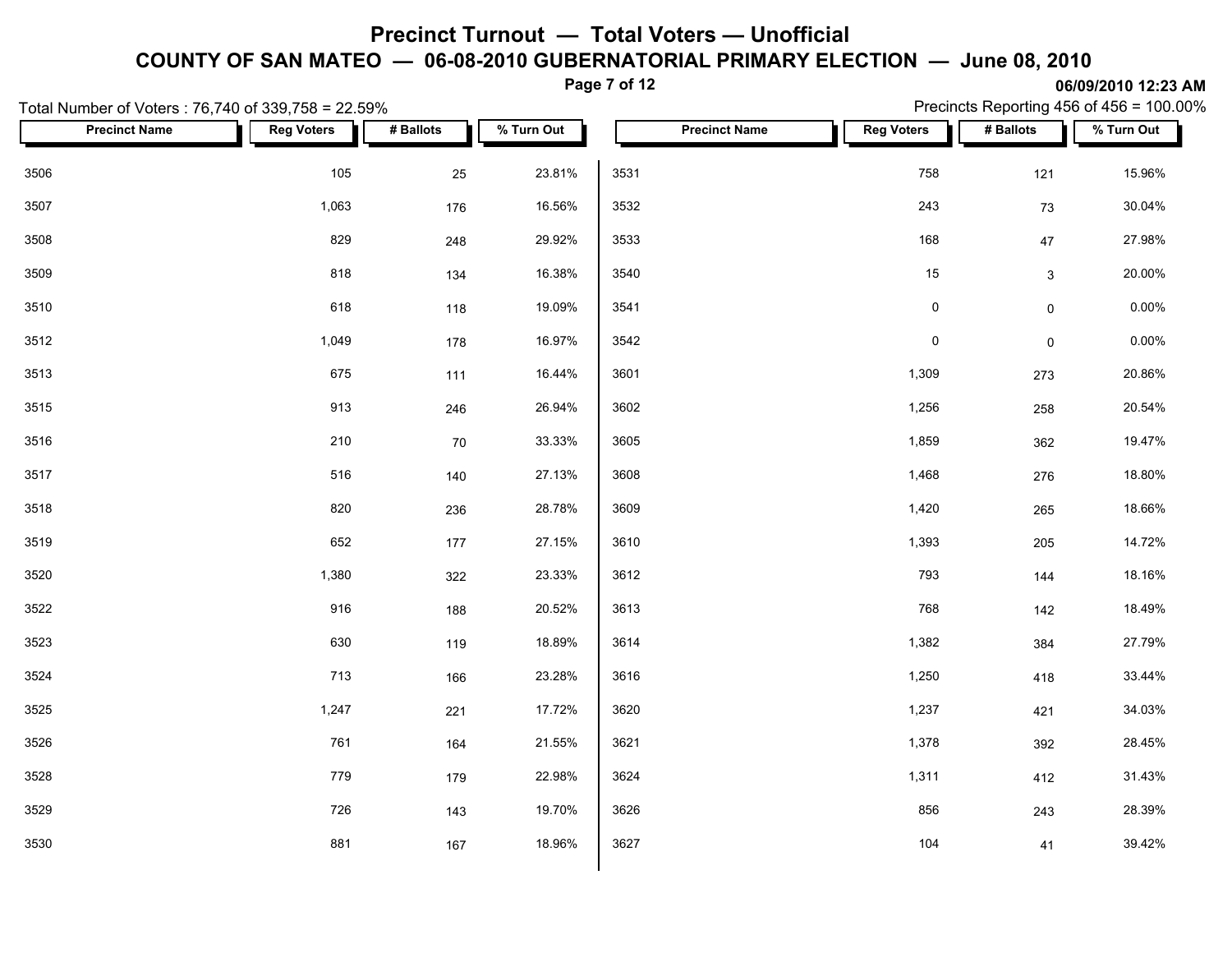**Page 8 of 12**

**06/09/2010 12:23 AM** Precincts Reporting 456 of 456 = 100.00%

| Total Number of Voters: 76,740 of 339,758 = 22.59% |                   |                |            |                      |                     |             | Precincts Reporting 456 of 456 = 100.00% |
|----------------------------------------------------|-------------------|----------------|------------|----------------------|---------------------|-------------|------------------------------------------|
| <b>Precinct Name</b>                               | <b>Reg Voters</b> | # Ballots      | % Turn Out | <b>Precinct Name</b> | <b>Reg Voters</b>   | # Ballots   | % Turn Out                               |
| 3629                                               | $\boldsymbol{9}$  | $\mathbf{3}$   | 33.33%     | 3808                 | 515                 | 70          | 13.59%                                   |
| 3630                                               | $\bf 8$           | $\overline{2}$ | 25.00%     | 3810                 | 129                 | 46          | 35.66%                                   |
| 3701                                               | 866               | 249            | 28.75%     | 3901                 | 1,123               | 324         | 28.85%                                   |
| 3702                                               | 1,009             | 232            | 22.99%     | 3903                 | 972                 | 300         | 30.86%                                   |
| 3703                                               | 976               | 304            | 31.15%     | 3905                 | 1,091               | 379         | 34.74%                                   |
| 3704                                               | $20\,$            | $\bf 6$        | 30.00%     | 4001                 | 1,096               | 116         | 10.58%                                   |
| 3705                                               | $\bf 8$           | $\overline{2}$ | 25.00%     | 4003                 | 1,481               | 163         | 11.01%                                   |
| 3710                                               | 697               | 168            | 24.10%     | 4005                 | 578                 | 88          | 15.22%                                   |
| 3711                                               | $\sqrt{2}$        | $\overline{1}$ | 50.00%     | 4006                 | 1,678               | 191         | 11.38%                                   |
| 3720                                               | 743               | 141            | 18.98%     | 4008                 | 1,394               | 148         | 10.62%                                   |
| 3721                                               | 1,427             | 349            | 24.46%     | 4010                 | 509                 | 56          | 11.00%                                   |
| 3740                                               | 1,368             | 337            | 24.63%     | 4011                 | 724                 | 100         | 13.81%                                   |
| 3741                                               | 1,623             | 296            | 18.24%     | 4013                 | $\mathsf{O}\xspace$ | $\mathsf 0$ | $0.00\%$                                 |
| 3744                                               | 950               | 153            | 16.11%     | 4401                 | 737                 | 229         | 31.07%                                   |
| 3745                                               | 970               | 174            | 17.94%     | 4402                 | 664                 | 195         | 29.37%                                   |
| 3746                                               | 1,277             | 194            | 15.19%     | 4403                 | 656                 | 59          | 8.99%                                    |
| 3801                                               | 359               | 77             | 21.45%     | 4404                 | 1,080               | 130         | 12.04%                                   |
| 3802                                               | 1,796             | 441            | 24.55%     | 4406                 | 78                  | 12          | 15.38%                                   |
| 3803                                               | 212               | 65             | 30.66%     | 4407                 | 570                 | 134         | 23.51%                                   |
| 3806                                               | 624               | 199            | 31.89%     | 4408                 | 1,261               | 255         | 20.22%                                   |
| 3807                                               | 74                | 20             | 27.03%     | 4409                 | 1,488               | 344         | 23.12%                                   |
|                                                    |                   |                |            |                      |                     |             |                                          |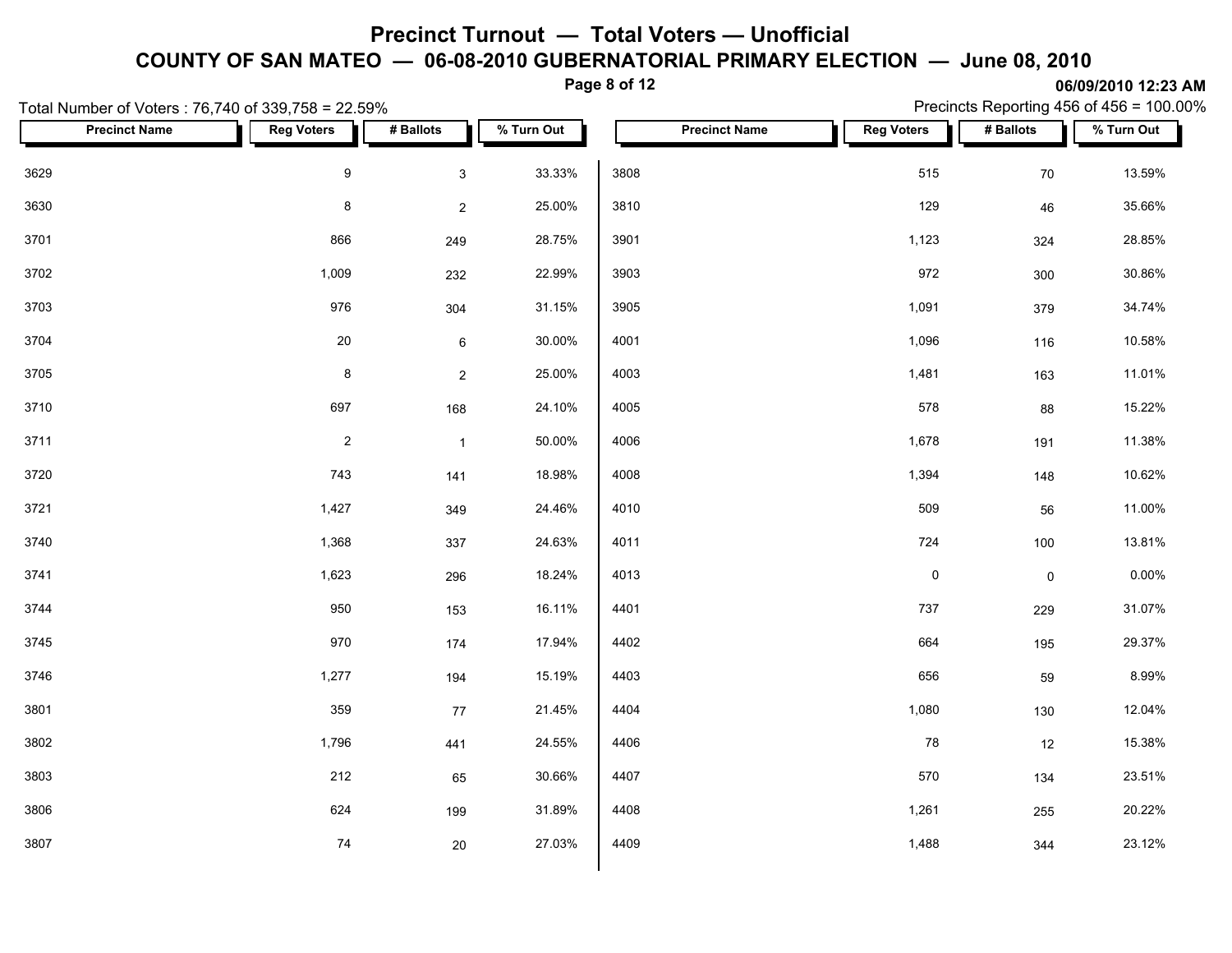**Page 9 of 12**

**06/09/2010 12:23 AM** Precincts Reporting 456 of 456 = 100.00%

| Total Number of Voters: 76,740 of 339,758 = 22.59% |                   |           |            |                      |                   |           | Precincts Reporting 456 of 456 = 100.00% |
|----------------------------------------------------|-------------------|-----------|------------|----------------------|-------------------|-----------|------------------------------------------|
| <b>Precinct Name</b>                               | <b>Reg Voters</b> | # Ballots | % Turn Out | <b>Precinct Name</b> | <b>Reg Voters</b> | # Ballots | % Turn Out                               |
| 4412                                               | 201               | 59        | 29.35%     | 4603                 | 461               | 113       | 24.51%                                   |
| 4413                                               | 1,039             | 257       | 24.74%     | 4604                 | 1,396             | 133       | 9.53%                                    |
| 4414                                               | 580               | 73        | 12.59%     | 4606                 | 762               | 142       | 18.64%                                   |
| 4415                                               | 627               | 110       | 17.54%     | 4607                 | 682               | 143       | 20.97%                                   |
| 4416                                               | 651               | 138       | 21.20%     | 4608                 | 844               | 119       | 14.10%                                   |
| 4417                                               | 1,392             | 305       | 21.91%     | 4609                 | 960               | 168       | 17.50%                                   |
| 4418                                               | 1,360             | 267       | 19.63%     | 4611                 | 828               | 180       | 21.74%                                   |
| 4421                                               | 1,344             | 312       | 23.21%     | 4612                 | 927               | 221       | 23.84%                                   |
| 4423                                               | 1,262             | 310       | 24.56%     | 4613                 | 506               | 118       | 23.32%                                   |
| 4425                                               | 1,270             | 286       | 22.52%     | 4614                 | 640               | 135       | 21.09%                                   |
| 4426                                               | 1,351             | 255       | 18.87%     | 4615                 | 711               | 135       | 18.99%                                   |
| 4429                                               | 35                | 10        | 28.57%     | 4616                 | 1,470             | 242       | 16.46%                                   |
| 4430                                               | 60                | $20\,$    | 33.33%     | 4617                 | 623               | 132       | 21.19%                                   |
| 4501                                               | 710               | 71        | 10.00%     | 4618                 | 1,291             | 214       | 16.58%                                   |
| 4502                                               | 643               | 98        | 15.24%     | 4619                 | 637               | 100       | 15.70%                                   |
| 4503                                               | 1,116             | 299       | 26.79%     | 4620                 | 640               | 103       | 16.09%                                   |
| 4505                                               | 822               | 89        | 10.83%     | 4621                 | 784               | 142       | 18.11%                                   |
| 4506                                               | 716               | 118       | 16.48%     | 4622                 | 577               | 86        | 14.90%                                   |
| 4507                                               | 123               | 39        | 31.71%     | 4623                 | 557               | 96        | 17.24%                                   |
| 4601                                               | 911               | 170       | 18.66%     | 4625                 | 722               | 108       | 14.96%                                   |
| 4602                                               | 874               | 158       | 18.08%     | 4626                 | 674               | 155       | 23.00%                                   |
|                                                    |                   |           |            |                      |                   |           |                                          |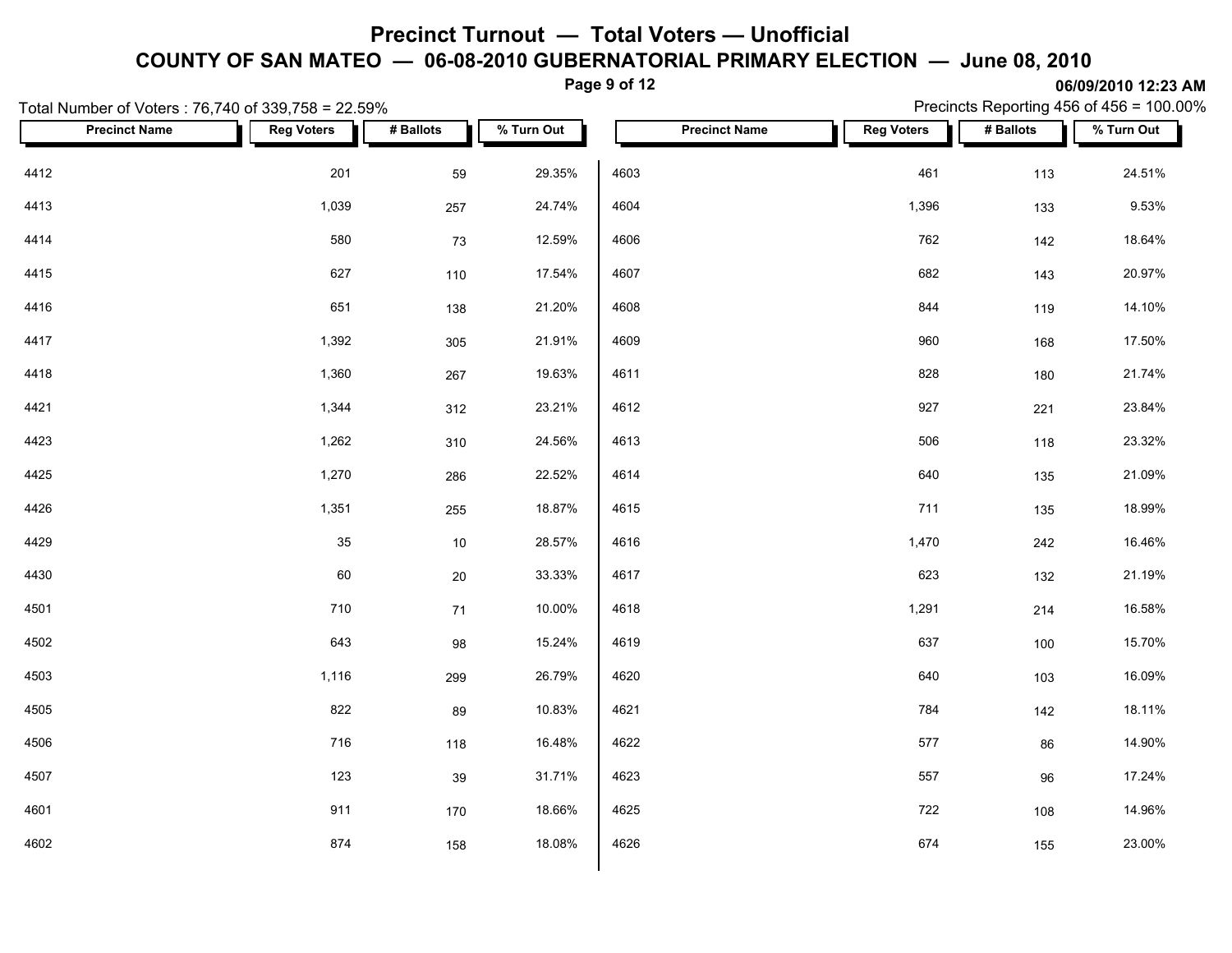**Page 10 of 12**

| Total Number of Voters: 76,740 of 339,758 = 22.59% |                   |                     |            |                      |                   |           | Precincts Reporting 456 of 456 = 100.00% |
|----------------------------------------------------|-------------------|---------------------|------------|----------------------|-------------------|-----------|------------------------------------------|
| <b>Precinct Name</b>                               | <b>Reg Voters</b> | # Ballots           | % Turn Out | <b>Precinct Name</b> | <b>Reg Voters</b> | # Ballots | % Turn Out                               |
| 4627                                               | 1,388             | 296                 | 21.33%     | 5103                 | 1,027             | 190       | 18.50%                                   |
| 4629                                               | 685               | 194                 | 28.32%     | 5201                 | 89                | 26        | 29.21%                                   |
| 4630                                               | 719               | 150                 | 20.86%     | 5301                 | 589               | 70        | 11.88%                                   |
| 4631                                               | 715               | 151                 | 21.12%     | 5601                 | 906               | 104       | 11.48%                                   |
| 4633                                               | 1,736             | 362                 | 20.85%     | 5602                 | 901               | 138       | 15.32%                                   |
| 4634                                               | 1,480             | 339                 | 22.91%     | 5603                 | 517               | 126       | 24.37%                                   |
| 4636                                               | 205               | 47                  | 22.93%     | 5604                 | 893               | 110       | 12.32%                                   |
| 4637                                               | 445               | 104                 | 23.37%     | 5605                 | 1,104             | 220       | 19.93%                                   |
| 4639                                               | 743               | 236                 | 31.76%     | 5607                 | 794               | 113       | 14.23%                                   |
| 4647                                               | 106               | 21                  | 19.81%     | 5608                 | 707               | 118       | 16.69%                                   |
| 4648                                               | 547               | 126                 | 23.03%     | 5609                 | 1,575             | 213       | 13.52%                                   |
| 4649                                               | 187               | 56                  | 29.95%     | 5611                 | 1,425             | 209       | 14.67%                                   |
| 4650                                               | 197               | 50                  | 25.38%     | 5612                 | 1,550             | 241       | 15.55%                                   |
| 4651                                               | 62                | 11                  | 17.74%     | 5615                 | 1,448             | 199       | 13.74%                                   |
| 4701                                               | 210               | 57                  | 27.14%     | 5617                 | 1,742             | 233       | 13.38%                                   |
| 4702                                               | 181               | 60                  | 33.15%     | 5619                 | 516               | 96        | 18.60%                                   |
| 4949                                               | $\pmb{0}$         | $\mathsf{O}\xspace$ | 0.00%      | 5620                 | 573               | 83        | 14.49%                                   |
| 5001                                               | 767               | 235                 | 30.64%     | 5621                 | 661               | 121       | 18.31%                                   |
| 5002                                               | 822               | 239                 | 29.08%     | 5622                 | 634               | 162       | 25.55%                                   |
| 5003                                               | 733               | 106                 | 14.46%     | 5623                 | 1,273             | 289       | 22.70%                                   |
| 5101                                               | 1,369             | 304                 | 22.21%     | 5624                 | 608               | 157       | 25.82%                                   |
|                                                    |                   |                     |            |                      |                   |           |                                          |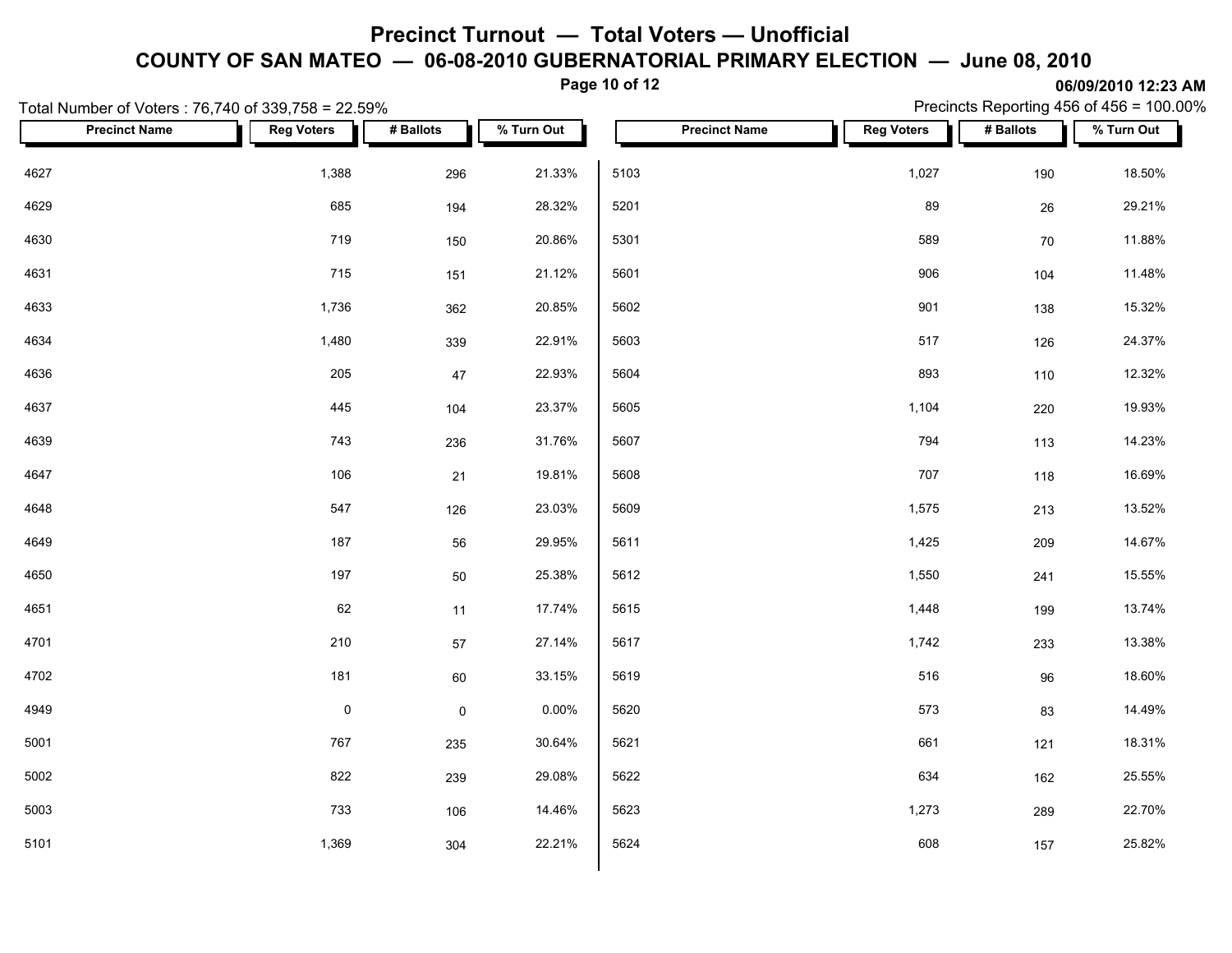**Page 11 of 12**

| Total Number of Voters: 76,740 of 339,758 = 22.59% |                     |              |            |      |                      |                     |                     | Precincts Reporting 456 of 456 = $100.00\%$ |
|----------------------------------------------------|---------------------|--------------|------------|------|----------------------|---------------------|---------------------|---------------------------------------------|
| <b>Precinct Name</b>                               | <b>Reg Voters</b>   | # Ballots    | % Turn Out |      | <b>Precinct Name</b> | <b>Reg Voters</b>   | # Ballots           | % Turn Out                                  |
| 5625                                               | 821                 | 144          | 17.54%     | 5820 |                      | 1,029               | 175                 | 17.01%                                      |
| 5627                                               | 924                 | 138          | 14.94%     | 5822 |                      | 798                 | 188                 | 23.56%                                      |
| 5628                                               | 502                 | 44           | 8.76%      | 5823 |                      | 658                 | 150                 | 22.80%                                      |
| 5629                                               | 563                 | 77           | 13.68%     | 5824 |                      | 725                 | 172                 | 23.72%                                      |
| 5631                                               | 1,248               | 229          | 18.35%     | 5825 |                      | 1,655               | 250                 | 15.11%                                      |
| 5633                                               | 1,307               | 212          | 16.22%     | 5827 |                      | 1,370               | 181                 | 13.21%                                      |
| 5635                                               | 1,849               | 294          | 15.90%     | 5829 |                      | 1,597               | 215                 | 13.46%                                      |
| 5636                                               | 685                 | 98           | 14.31%     | 5832 |                      | 912                 | 123                 | 13.49%                                      |
| 5639                                               | 1,282               | 178          | 13.88%     | 5833 |                      | 1,005               | 176                 | 17.51%                                      |
| 5641                                               | 1,720               | 270          | 15.70%     | 5834 |                      | 122                 | 32                  | 26.23%                                      |
| 5644                                               | 696                 | 93           | 13.36%     | 5835 |                      | 1,435               | 211                 | 14.70%                                      |
| 5645                                               | 610                 | 132          | 21.64%     | 5837 |                      | 744                 | 155                 | 20.83%                                      |
| 5646                                               | 707                 | 156          | 22.07%     | 5901 |                      | $\mathsf{O}\xspace$ | $\mathsf 0$         | $0.00\%$                                    |
| 5647                                               | 808                 | 159          | 19.68%     | 5902 |                      | $\mathbf{1}$        | $\mathsf{O}\xspace$ | $0.00\%$                                    |
| 5648                                               | 1,436               | 196          | 13.65%     | 5903 |                      | $\mathbf 0$         | $\mathsf 0$         | $0.00\%$                                    |
| 5650                                               | 819                 | 134          | 16.36%     |      |                      |                     |                     |                                             |
| 5651                                               | 1,581               | 225          | 14.23%     |      |                      |                     |                     |                                             |
| 5653                                               | 721                 | 113          | 15.67%     |      |                      |                     |                     |                                             |
| 5701                                               | $\mathsf{O}\xspace$ | $\mathsf{O}$ | $0.00\%$   |      |                      |                     |                     |                                             |
| 5817                                               | 1,229               | 273          | 22.21%     |      |                      |                     |                     |                                             |
| 5818                                               | 1,148               | 238          | 20.73%     |      |                      |                     |                     |                                             |